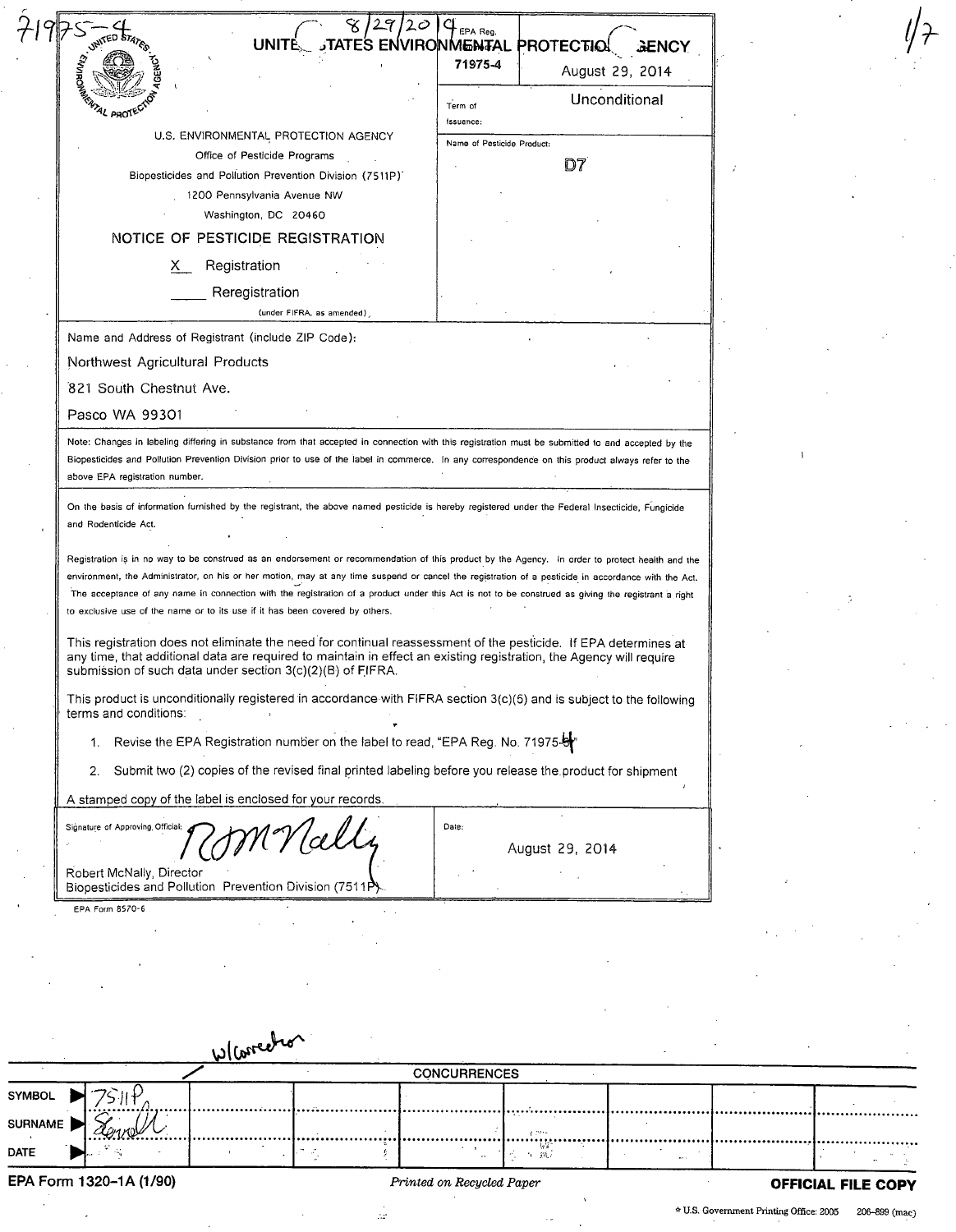

# **D7**

For suppression of Downy Brome (cheatgrass), Medusahead, Japanese Brome, and Jointed Goatgrass on Wheat, Barley, Triticaie, Oats, and Rangeland.

## **ACTIVE INGREDIENT:**

| 100.00% |
|---------|

\*Contains a minimum of 2x10<sup>11</sup> cells/g *Pseudomonas fluorescens strain* D7

EPA Reg. No. 71975-U EPA Est. No. 71975-WA-001 Northwest Agricultural Products P.O: Box 3453 Pasco, WA 99302

(509)547-8234



PESTICIDES

 $2<sub>1</sub>$ 

## KEEP OUT OF REACH OF CHILDREN

# **CAUTION**

Net weight: 0.44 lb. (200 grams) Batch #

**FIRST AID** 

## **IF INHALED:**

- Move person to fresh air.
- If person is not breathing, call 9-1-1 or an ambulance, then give artificial respiration, preferably mouth-to-mouth, if possible.

Call a poison control center or doctor for further treatment advice.

## **IF SWALLOWED:**

- Call a poison control center or doctor immediately for treatment advice.
- Have person sip a glass of water if able to swallow.
- Do not induce vomiting unless told to by a poison control center or doctor.
- Do not give anything by mouth to an unconscious person.

## **HOT LINE NUMBER**

Have the product container or label with you when calling a poison control center or doctor or going for treatment. You may also contact Infotrac at 1-800-535-5053 for emergency medical treatment information.

> Under the Federal Insecticide, Fungicide, and Rodenticide Act, as amended, for the pesticide registered under EPA Reg; No.

**ACCEPTED** 

 $71975 - 4$ 

Northwest Agricultural Products 8/25/2014 Page 1 of 6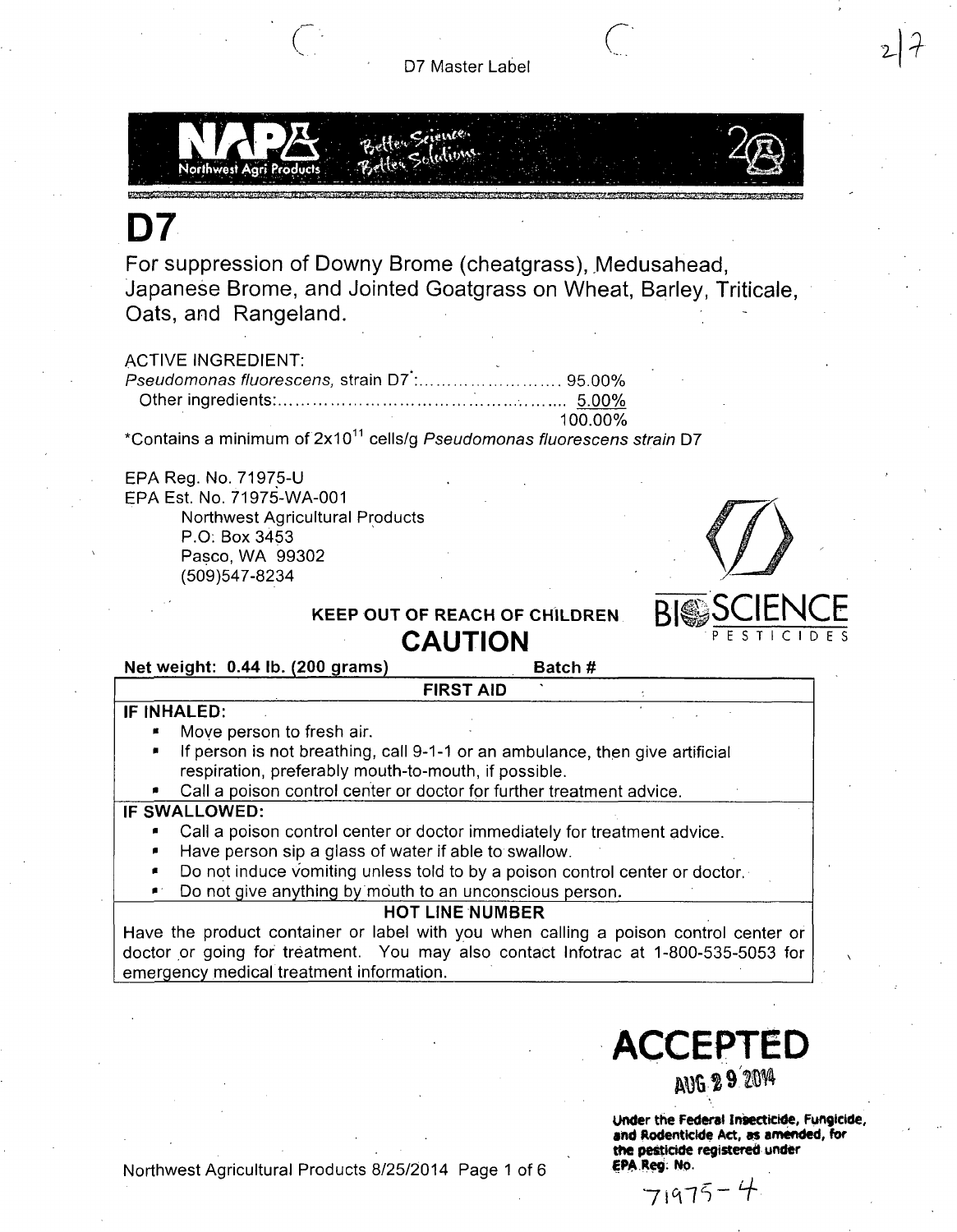## **PRECAUTIONARY STATEMENTS**

## **HAZARDS TO HUMANS & DOMESTIC ANIMALS CAUTION**

Harmful if inhaled. Avoid breathing spray mist. Remove contaminated clothing and wash clothing before reuse. Avoid contact with skin, eyes or clothing. Wash thoroughly with soap and water after handling and before eating, drinking, chewing gum, using tobacco.or using the toilet.

### **PERSONAL PROTECTIVE EQUIPMENT (PPE)**

Applicators and other handlers must wear:

- Long-sleeved shirt and long pants
- Waterproof gloves :
- Shoes plus socks
- NIOSH approved respirator with at least N-95, R-95, or P-95 filter. Repeated exposures to high concentrations of microbial proteins can cause, allergic reactions.

V.

**J?** 

Follow manufacturer's instructions for cleaning and maintaining PPE. Mixers/loaders and applicators must wear a dust / mist filter respirator meeting NIOSH standards of at least N-95, R-95 or P-95. Repeated exposures to high concentrations of microbial proteins can cause allergic sensitization. If no such instructions are available, use detergent and hot water for washables. Keep and wash PPE separately from other laundry.

OPTIONAL STATEMENT: [When handlers use closed systems, enclosed cabs, or aircraft in a manner that meets the requirements listed in the VVorker Protection Standard (WPS) for agricultural pesticides [40 CFR 170.240(d)(4-6)], the handler PPE requirements may be reduced or modified as specified in the WPS.]

## **USER SAFETY RECOMMENDATIONS**

Users should:

Wash hands before eating, drinking, and chewing gum, using tobacco or using the toilet. Remove clothirig/PPE immediately if pesticide gets, inside. Then wash thoroughly and put on clean clothing.

Remove PPE immediately after handling this product. Wash the outsjde of gloves before removing. As soon as possible, wash thoroughly and change into clean clothing.

## **ENVIRONMENTAL HAZARDS**

Do not apply directly to water or to areas where surface water is present, or to intertidal areas below the mean high water mark. Do not contaminate water when disposing of equipment washwaters. Do not apply when weather conditions favor drift or runoff from treated areas.

**«>..i S** 

งโดวเดูทันที <sup>2</sup>รโดร์เกิดลักร (Assisted and telecist and Rogerstelds wit, as amended, for white hambers shripen am

## Northwest Agricultural Products 8/25/2014 Page 2 of 6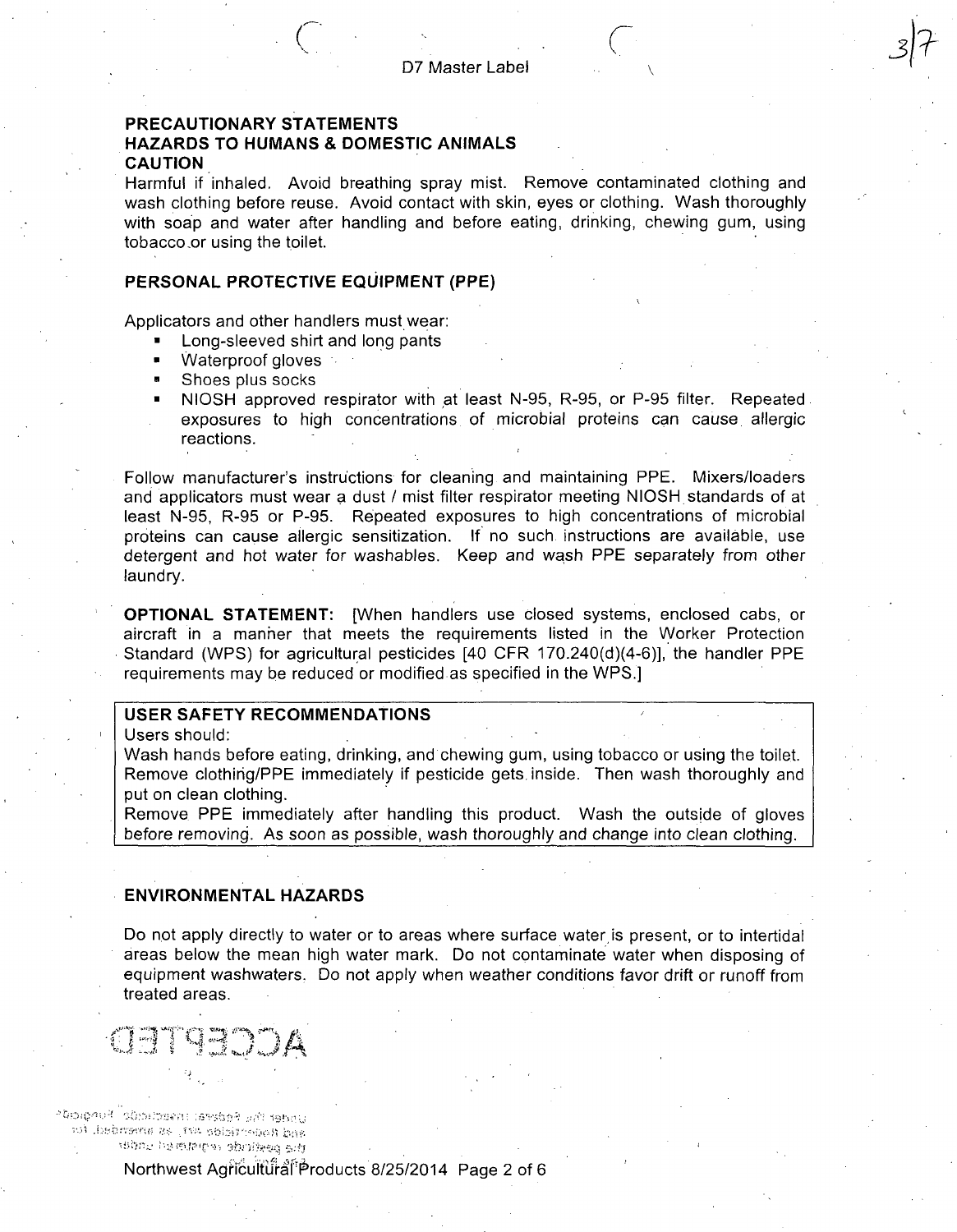It is a violation of Federal law to use this product in a manner inconsistent with its labeling.

#### **AGRICULTURAL USE REQUIREMENTS**

Do not apply this product in a way that will contact workers or other persons, either directly or through drift. Only protected handlers may be in the area during application. For any requirements specific to your State or Tribe, consult the State or Tribal agency responsible for pesticide regulation.

Use this product only in accordance with is labeling and with the Worker Protection Standard 40 CFR Part 170. This Standard contains requirements for the protection of agricultural workers on farms, forest, seed treatment facilities and non-commercial seed treatment activities, nurseries and greenhouses and handlers of agriculture pesticides. It contains requirements for training, decontamination, notification and emergency assistance. It also contains specific instructions and exceptions pertaining to the statements on this label about personal protective equipment (PPE), and restricted entry interval. The requirement in this box only apply to uses of this product that are covered by the Worker Protection Standard,

Do not enter or allow workers entry into treated areas during the restricted entry interval (REI) of 4 hours.

PPE required for early entry to treated areas that is permitted under the Worker Protection Standard and that involves contact with anything that has been treated, such as plants, soil or water is:

- Coveralls
- Water proof gloves
- Shoes plus socks

"Exception: If the product is soil-injected or soil-incorporated, the Worker Protection Standard, under certain circumstances, allows workers to enter the treated area if there will be no contact with anything that has been treated."

#### **Non^Agricultural Use Requirements**

The requirements in this box apply to uses of this product that are NOT within the scope of the Worker Protection Standard (WPS) for agricultural pesticides (40 CFR Part 170). The WPS applies when this product is used to produce agricultural plants on farms, forests, nurseries, or greenhouses.

DO NOT enter treated areas without protective clothing until sprays have dried.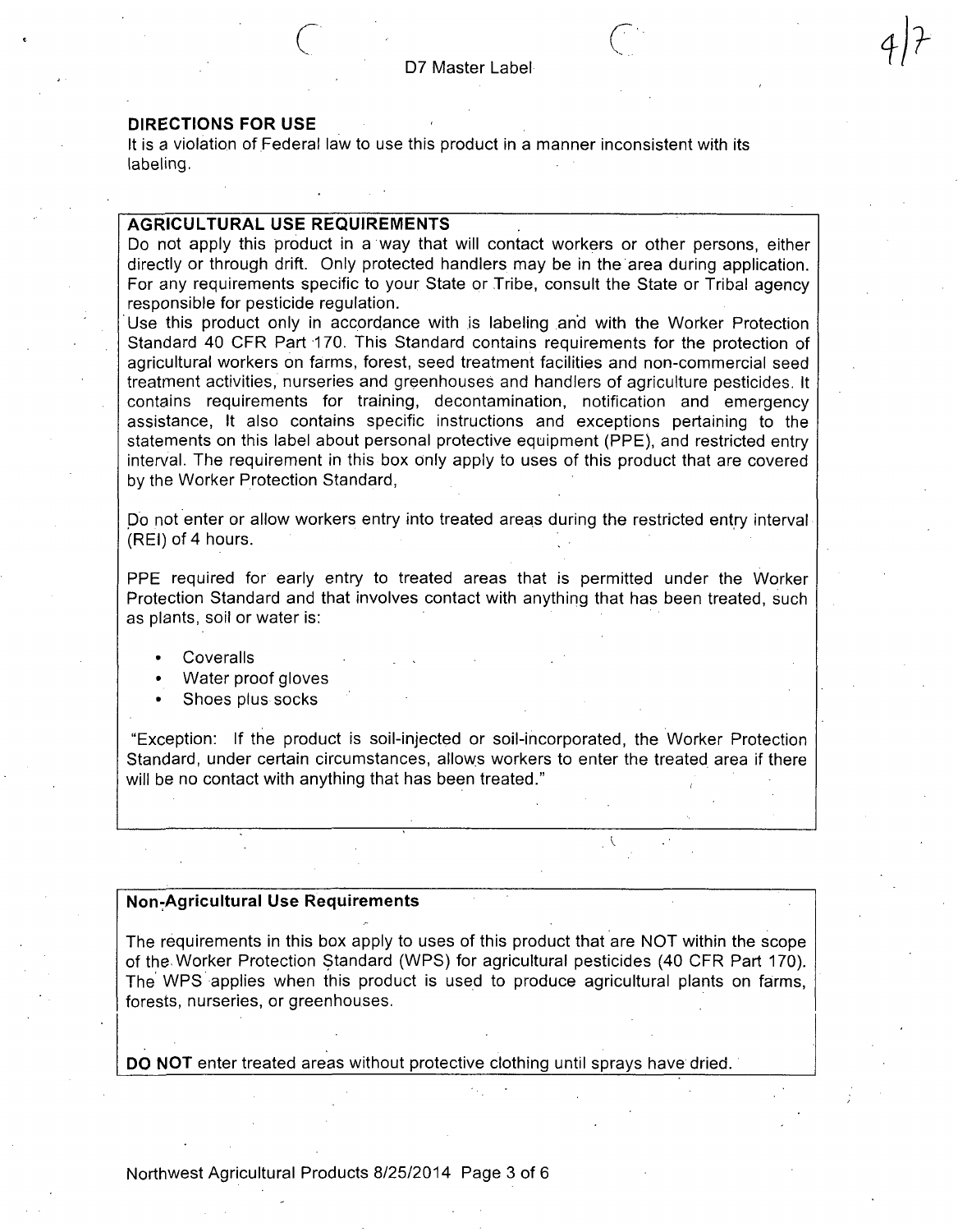#### **r-**. D7 Master Label

**si 7** 

D7 is a freeze dried powder that is dissolved in water and applied as a spray solution to the soil surface. Dissolve D7 in water and direct spray solution on the soil surface at a minimum rate of 1 gram (g)/acre. Optimum application conditions are cool (<50°F) and wet (measurable precipitation). Hot (>60°F) and dry conditions will limit the effectiveness of this application. For best results apply before rain in the fall or spring before germination and with daytime temperatures below 50° F.

**07 is for use in preemergence applications. Use coverage characteristics of the application equipment to determine the volume of water. Use 10 to 30 gallons of solution per acre for conventional-tillage applications. For other applications use 15 to 50 gallons per acre of spray solution. If there is dense vegetation or residue use 20 to 50 gallons per acre of spray solution.** 

Avoiding spray drift at the application site is the responsibility of the applicator. The interaction of many equipment and weather related factors determine the potential for , spray drift. The applicator and the grower are responsible for considering all these factors when making decisions.

Apply up to 4 times per 12 month period for a maximum annual application of 8 g/acre.

#### **Cereal Grains: wheat, barley, triticale, oats**

Apply at preemergence before or after seeding.

Dilute product in water to apply at a rate of 2g (0.07 ounces) / acre

For ground application, apply in 10 to 50 gallons of spray per acre.

For aerial .application use 2 to 10 gallons of water per acre. Use adequate spray volume to provide accurate and uniform distribution of spray particles over the treated area and to avoid spray drift.

**Turf and grasses grown for seed: bluegrass, ryegrass, fescue, needle grass** 

Apply at preemergence before or after seeding.

Dilute product in water to apply at a rate of 2g (0.07 ounces) / acre

For ground application, apply in 10 to 50 gallons of spray per acre.

For aerial application use 2 to 10 gallons of water per acre. Use adequate spray volume to provide accurate and uniform distribution of spray particles over the treated area and to avoid spray drift.

#### **Alfalfa**

Apply at preemergence before or after seeding.

Dilute product in water to apply at a rate of  $2g(0.07 \text{ ounces})/$  acre

For ground application, apply in 10 to 50 gallons of spray per acre.

For aerial application use 2 to 10 gallons of water per acre. Use adequate spray volume to provide accurate and uniform distribution of spray particles over the treated area and to avoid spray drift.

#### **Rangeland:**

Dilute product in water to apply at a rate of 2g (0.07 ounces) / acre For ground application, apply in 10 to 50 gallons of spray per acre.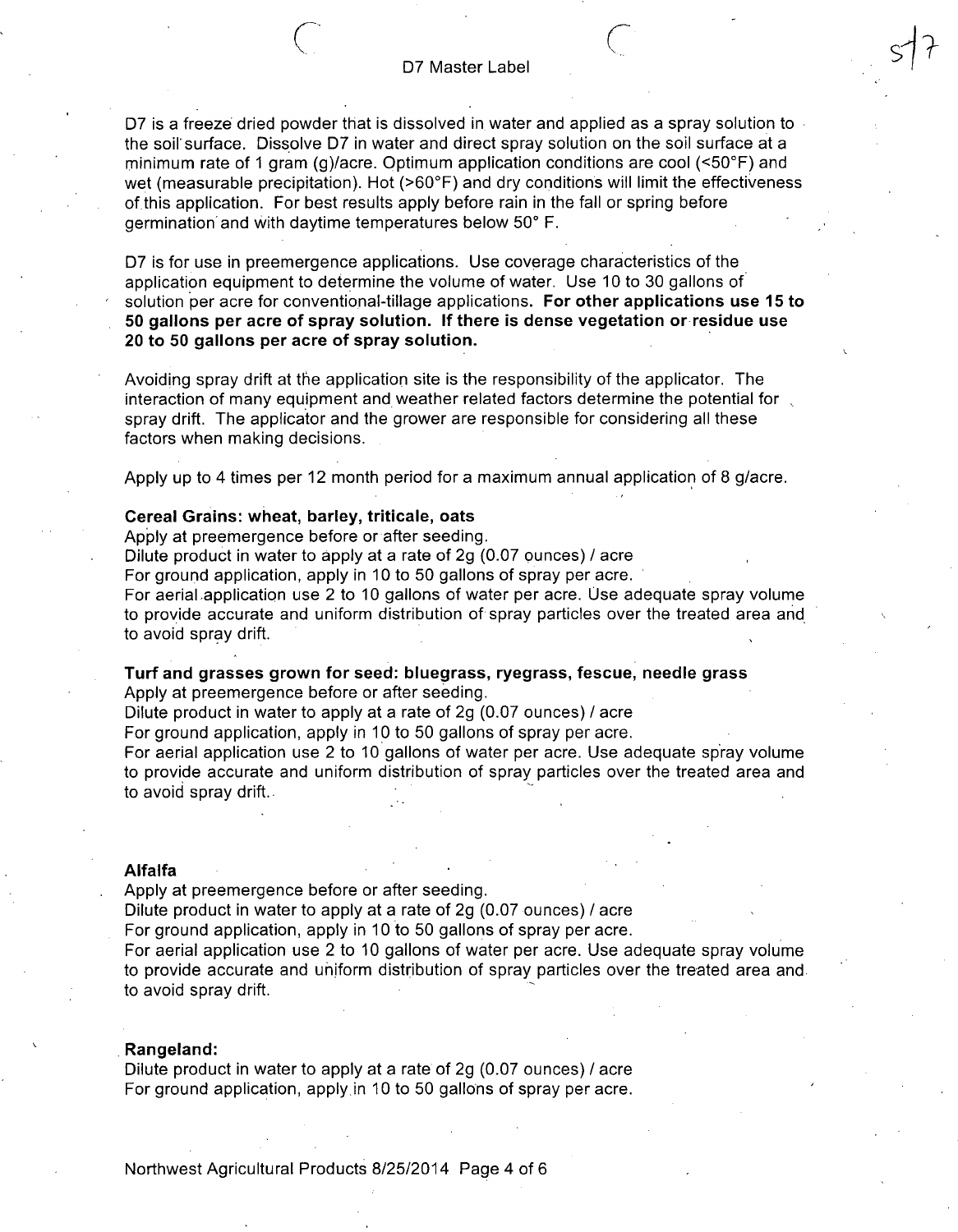$67 +$ 

**r" r** 

For aerial application use 2 to 10 gallons of water per acre. Use adequate spray volume to provide accurate and uniform distribution of spray particles over the treated area and to avoid spray drift.

**Do not allow cattle to graze on applied rangeland within 24 hours of application.** 

### **Seed Treatment**

This product may also be applied as a seed treatment for the above crops. Apply to seeds at rate of 2-4g (0.07 to 0.14 ounces) /100 pounds of seed.

**Do not use with other seed treatment products unless previous experience assures compatibility.** 

**D7 may be applied as'a water based slurry with other registered seed treatment products through standard slurry or mist-type commercial seed treatment equipment.** 

## Do Not Apply Through Any Type of Irrigation System

 $\sim$  Compatibility: Do not use with adjuvants.

## **STORAGE AND DISPOSAL**

Do not contaminate water, food or feed by storage or disposal.

Pesticide Storage; D7 must be stored in the original container at temperatures less than 32°F. Product will last longer if kept below 0°F. Store pesticides away from food, pet food, feed, seed, fertilizers and veterinary supplies.

Pesticide Disposal: Waste resulting from the use of this product may be disposed of on site or at an approved waste disposal facility.

Container Disposal: Nonrefillable Container. Do not reuse or refill this container. Completely empty bag into application equipment by shaking and tapping sides and bottom to loosen clinging particles. If not emptied in this manner, the bag may be considered an acute hazardous waste and must be disposed in accordance with local, state and federal regulations. When completely empty, offer for recycling if available, or dispose of bag in a sanitary landfill or by incineration, or, if allowed by State and local authorities, by burning. If burned, stay out of smoke.